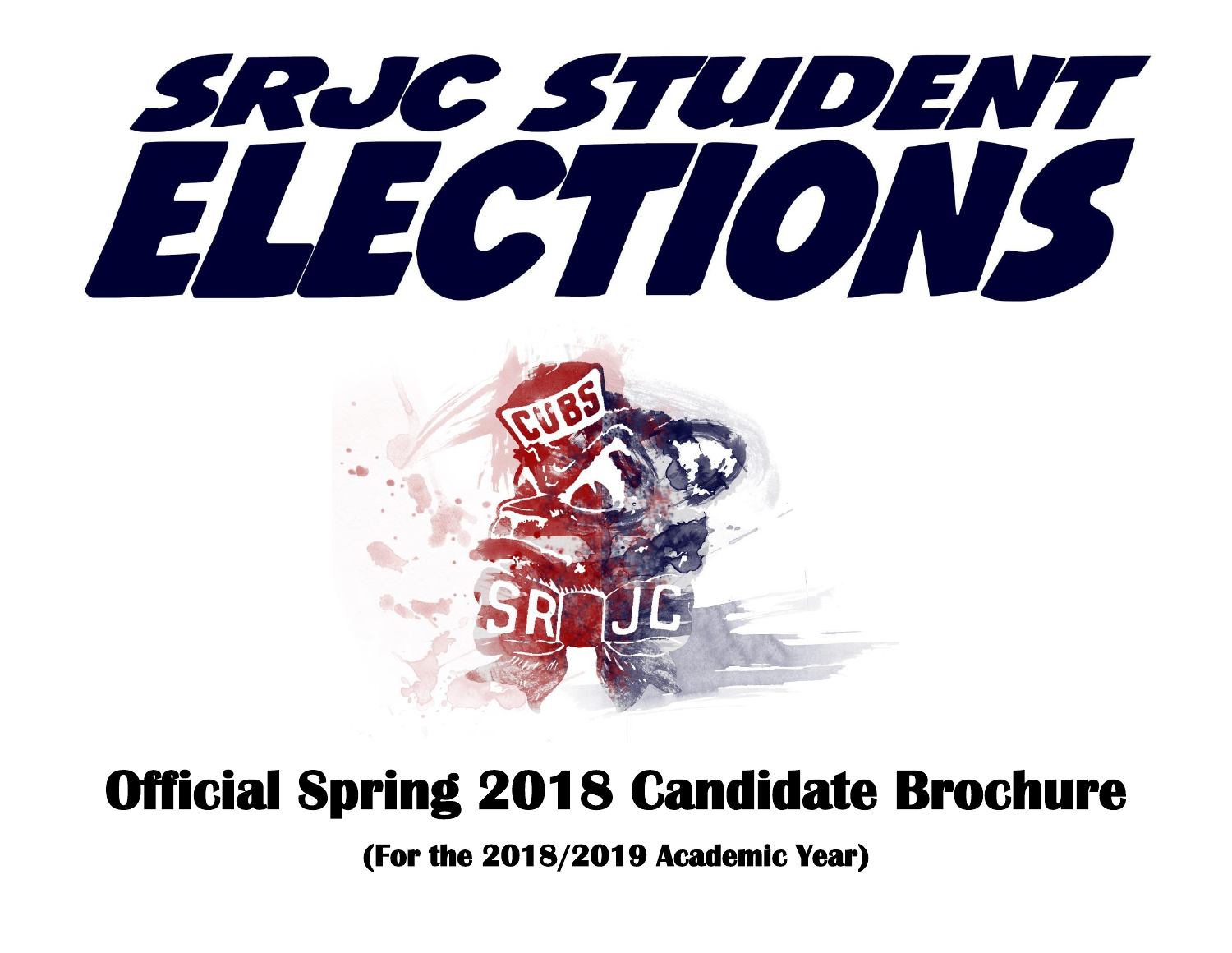# **Associated Student President**

### **Dori Elder (I) (Students for Students)**

Like many students at SRJC I'm working my way through prerequisite coursework prior to transferring to a 4-year university. I am a Deaf Studies major, active in several clubs, and consider SRJC my home away from home - I've met colleagues, found mentors, and made lifelong friends. If elected as President I will continue to support the many diverse communities at SRJC, as I have supported them during my time with the Inter-Club Council and Student Life Committee. I am committed to ensuring that no group or community is left out or ignored, and student engagement will be my number one goal. Our community is in a desperate place; homelessness, hunger, and healthcare are pressing issues for many of our students, friends, and families. The recent fires have showed us just how vulnerable our community can be. I will passionately support programs that seek to address these and other issues. It will be my priority to help make our campuses safe for ALL students, regardless of their



immigration status, and to support students no matter their background. Making our campuses a safe, healthy, and sustainable place will be a collaborative effort, it's not something I can do alone, therefore my door will always be open. I will listen to, advocate for, and be the voice of the students of SRJC. As President, I will diligently work with the students, with staff, faculty, and the administration to make SRJC the best school it can possibly be.

#### **Eduardo Osorío Juárez (I)**

If elected, I hope to continue my plans to influence a well-connected, sustainable and live community at Santa Rosa Junior College. I've work with various departments on campus like the Office of Student Equity, Students Affairs and Our non-credit department to provide support to the student body population. My volunteering efforts, aside from student government, include working with Club organizations like the M.E.Ch.A organization. Collaborating with a group of students from all over the world has definitely helped me in the development of my community organizing skills and has truly assisted me to broaden my overall perspective of inclusivity and the importance of listening with the intent to understand. My overall goal is to act as the pillar to bridges I hope to build, as we moved towards influencing a shift in the way we have a fun at SRJC. I've noticed that need more school spirit. We need more support as we make it through our daily struggles. Most importantly, we need better



guidance to understand our personal meaning of success and the support to get there! This is what I hope to work towards if elected student body president, or not. I am proud to be a member of this beautiful institution and I'd like to give back to the community that provided me with the opportunity to experience so much. This is why I want to listen, work and serve students as the next student body president! #ImAlsoHereToHaveFun #EduardoForPresident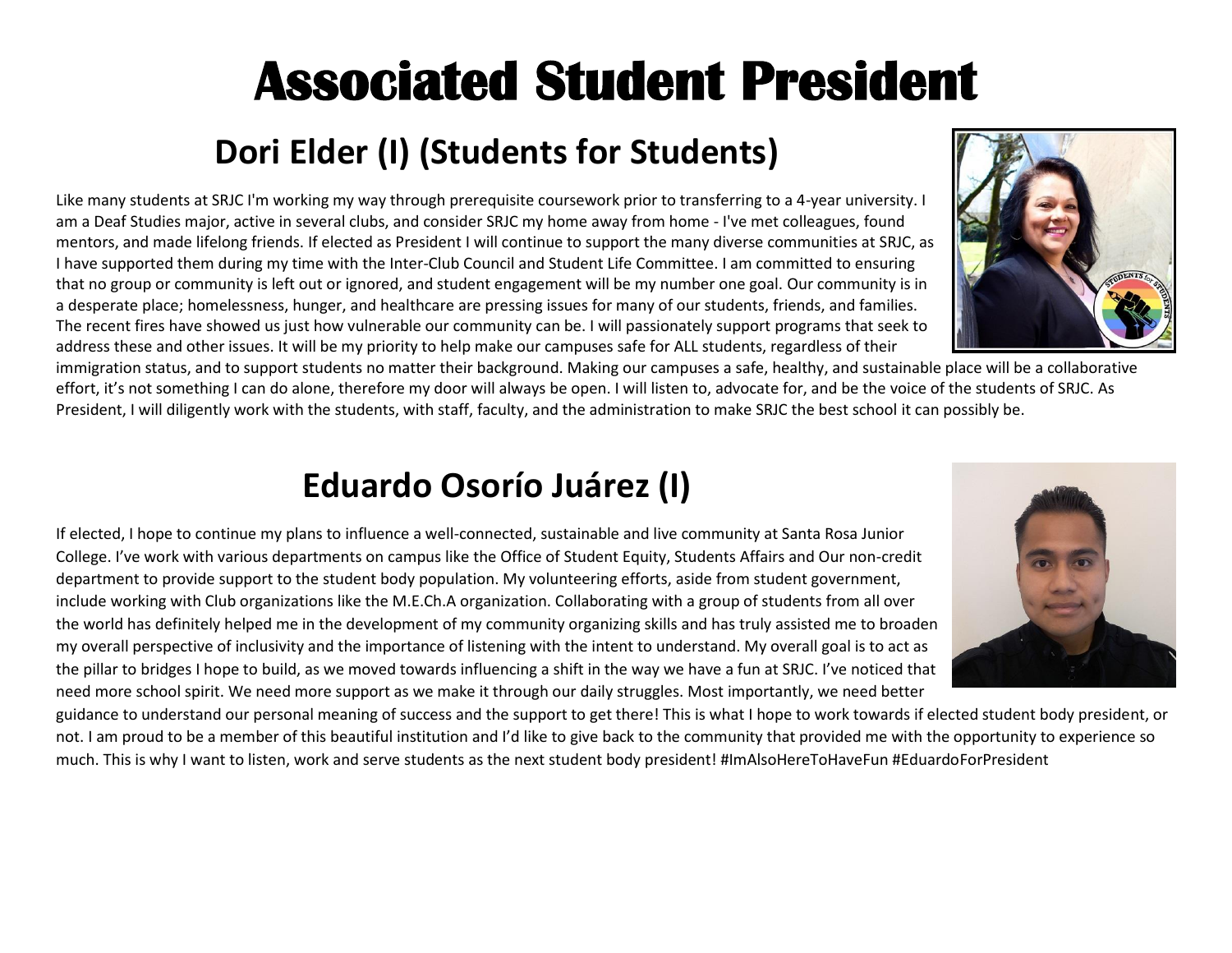### **Riley Shepherd (Students Who Care)**

Hi! My name is Riley Shepherd, and I'm running to be your Associated Student President. What does that mean? Well, the Student President fills a number of roles in the Student Government Assembly; they attend SGA meetings, approve expenditures, and help form new policies to shape the SJRC. So, why am I running for this role? Because the SRJC has been a home to me. This is where I study, where I hang out with my friends, where I go to class and forge a future for myself. And I want to give back, by making this campus better than the beautiful place it already is, for the whole of the student body. There's no better place for me to achieve this goal and help represent that student body, than on the Student Government Assembly. I want to help encourage an active, involved, and healthy campus. If you have any questions, please, e-mail me at glowstickrave12@gmail.com!



## **Executive Vice President-Petaluma**

### **J.C. Zhang (Students for Students) (I)**

My name is J.C. Zhang and I am running for the position of Executive Vice President. At the Junior College, I continued my momentum as a high caliber student, furthered my involvement in the Student Government Assembly, and helped organize events on campus. And despite many counselors advising against it, I completed 19 units last semester at the Santa Rosa Junior College, and I decided to take 24 units this semester. On top of my heavy workload, I prepared for my intended major of Business Administration through utilizing my leadership and organization skills. I joined the Student Government Assembly of Santa Rosa Junior College last semester, and I was honored to be elected to an official voting position as the Director of Clubs. And as of this semester, I was voted in as the Executive Vice President. In this position, I demonstrated and practiced my leadership, communication, and organization skills on a nearly daily basis through chairing and overseeing weekly meetings



upholding Robert's Rules of Order with eleven club presidents, giving out timely and accurate information to the student body and my fellow student officers, and organizing and participating in school wide events such as Wednesday Food Pantry, Fire Relief Rally, and Welcome Day, which had over 400 student participants.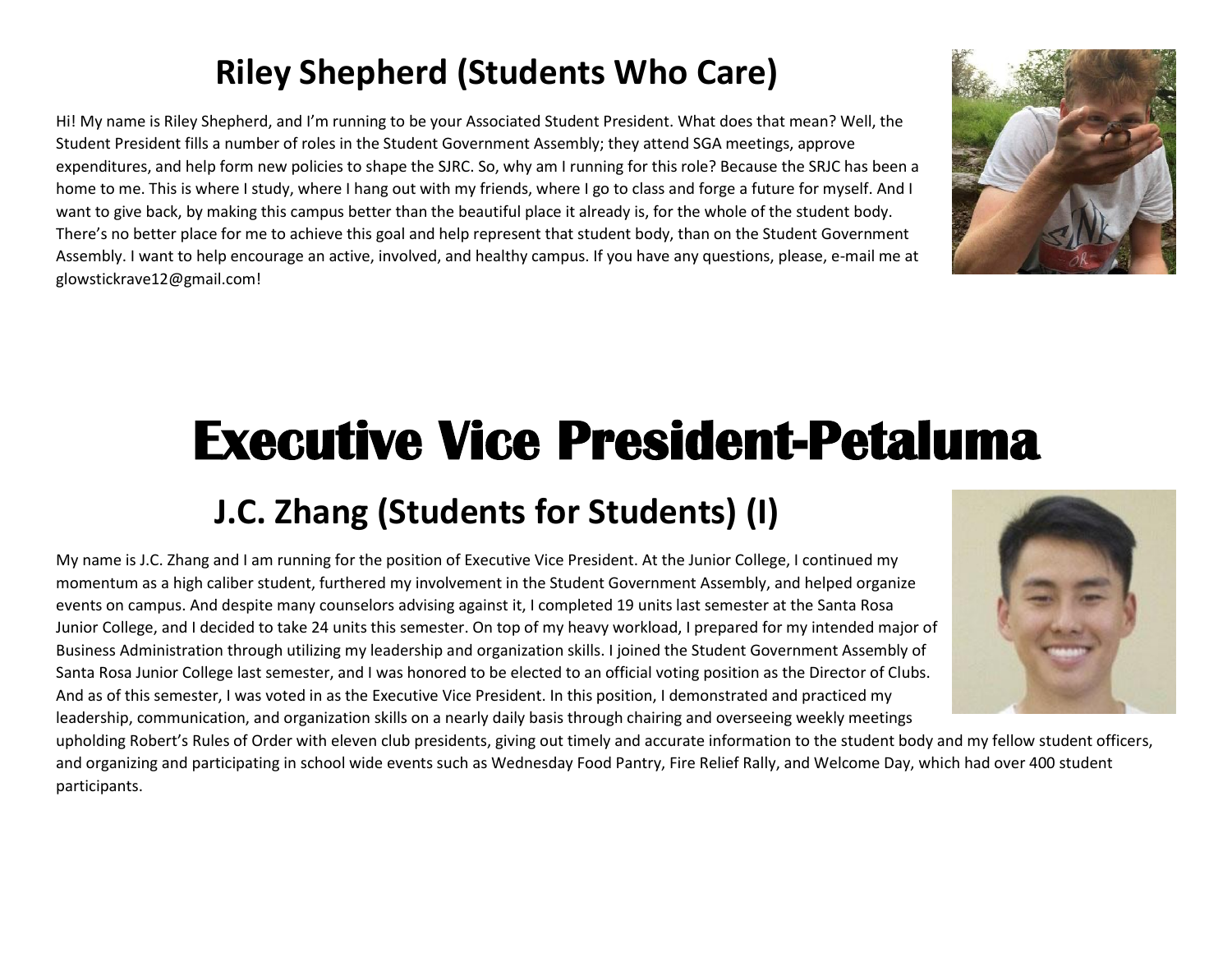# **Vice President of Advocacy**

#### **Sean Young**

Even though this is my second semester here at the SRJC, I have met many amazing students, and I want to continue doing that if I am elected as your Vice President of Advocacy. Some of my former leadership experience is being the Associated Student Body (ASB) President at Analy High School my senior year as well as being a secretary of a 4H club for two years, followed by two year as vice-president and finally two more as the club president. You might be asking what exactly does the Vice President of Advocacy do? For that we must ask… What is Advocacy? According to the Merriam Webster dictionary, Advocacy is the act or process of supporting a cause or proposal. In this ever changing world, it is more important than ever to get your voices heard. We as students know what issues affect us daily, I can list a few like, HOUSING and PARKING. We at the SRJC have seen very recently what happens when you raised your voices to protest the summer cuts, an ill-conceived decision that was made without

input from people it would affect the most, YOU!!! We also know that student need to be protected and be awareness of policies, legislation, and issues affecting students' welfare at the state, within local government, and at college level. I believe that the ability to collaborate and interact with others is an important part of the human experience. If you cannot relate to others, your success will be limited. This is a statement that I believe that every elected official, from the highest office to a simple position of power, should follow. That's why I want to reach out to all of you and see want I can do to help you. **MAKE YOUR VOICES HEARD, GO VOTE!!!!!**

## **Student Trustee**

### **Robert Martinez (I)**

Hello all as the current Student Trustee I have worked on increasing equity, diversity and student involvement at the SRJC. I have been involved with student government for over two years and feel that I have the experience to take on a full term as Student Trustee and further help increase equity, diversity and student involvement here. Please vote for me as Student **Trustee!** 

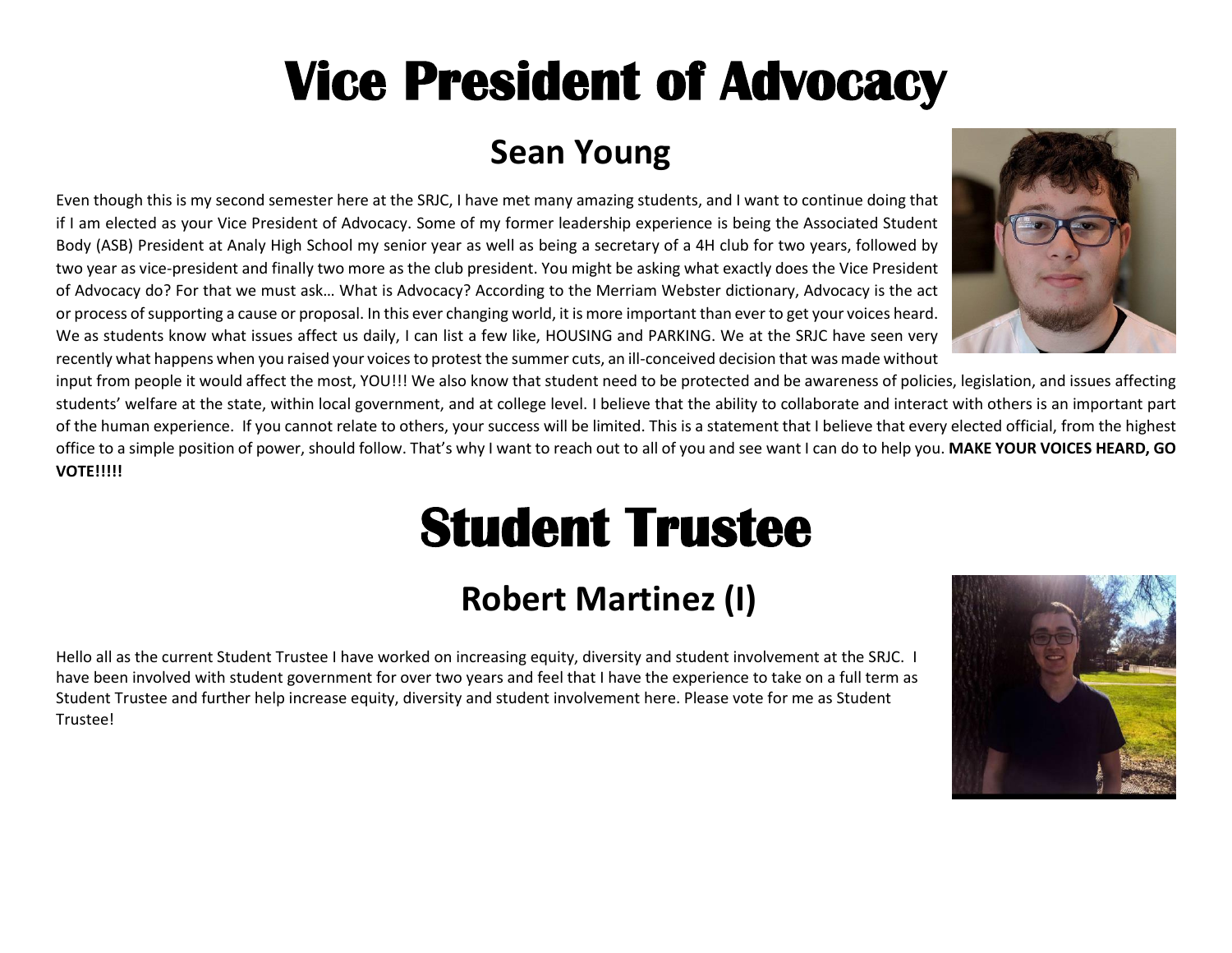# **Vice President of Student Health**

#### **Jenny Patterson-Kerr (Students Who Care)**

I want to run for VP of Student Health because I know personally how health impacts one's life. Whether it is not being food insecure, worrying about the cost of rent, stressing about the balance of going to school, having a family and working, as well as having physical and mental challenges, I have experienced it all. I know how sometimes simply getting out of bed can be a major feat. I want to support students in their pursuit of learning in the healthiest way possible. As a former public school teacher and a mental health counselor, I have been a witness to how health can impact learning, memory, moods, cognition, basic functioning and getting along with others. I am a huge supporter of our Student Health Services mission, which is "to maintain and improve the physical, mental, and social health of students at Santa Rosa Junior College, and to strengthen and inspire the well-being of the entire college community, towards supporting student success and life-long learning." As your VP of Student



Health, I want to continue to advocate for all of our incredible services. I want to do outreach and education about our current services as well as promote fun, health educational activities. I believe that prevention is the key to so many ills. By utilizing the many resources we have available here, we will enhance our college experience and ultimately it will benefit us in all we have to do in our lives. The healthier we are as a community, the more productive we are as citizens. I hope you will vote for me, Jenny Patterson-Kerr, as your VP of Student Health, thank you.

#### **Angie Carretero**

If elected VP of Student Health my commitment to SRJC includes serving as liaison for important student health issues. I plan to promote wellness, awareness, + create support of and find discounts for your individual aspirations toward better health + wellness. One of my plans is to get a vegan/vegetarian vending machine for our cafeteria from Amy's Kitchen, if elected. I am no stranger to student health issues, I have a background in HIV/AIDS outreach, nutrition and weight management, and traditionalized Native American wellness talking circles. I believe in our student health services and in fidelity + commitment to serve, represent, create opportunities in health, promote awareness, + keep office hours in support of advocating and listening to each one of your concerns. If elected I will work closely, as a team member, with the other governing bodies of the SGA to create a positive + amazing 2018-2019 school year – through your input.

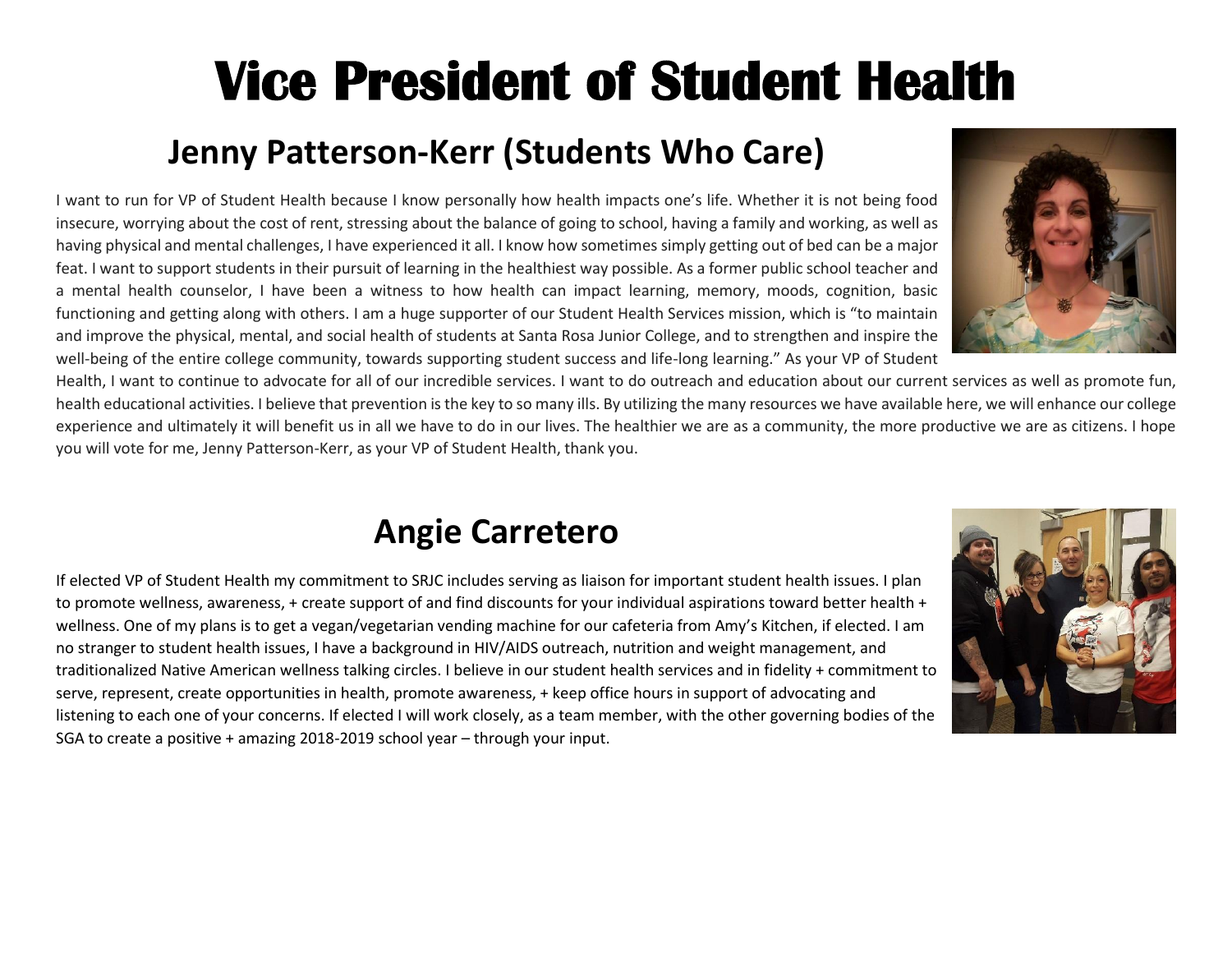# **Vice President of Diversity Affairs**

#### **Mark Murakami (Students Who Care)**

My name is Mark Murakami, and I would be honored to be your SGA Vice President of Diversity Affairs. I'm starting my third year at SRJC; I've worked at the front desk of the HOPE Center and serve as an AmeriCorps Health and Wellness Ambassador, for which I volunteer at food distributions and personally on LGBTQ+ topics. As part of the LGBTQ+ community, I've been sorely disappointed by the lack of resources formally dedicated by the college to the visibility, engagement, health, and voice of students like me. In my opinion, the spirit of fairness in equity, a large focus in Diversity Affairs, is not only an effort to raise up minorities but a pursuit to hold the college accountable when student voices are not being heard. I wish to become a better person by helping others do the same for themselves. I decided that I'd make the world a better place by helping others find the space in their lives to pay good fortune forward, that an AA in social and behavioral sciences, a bachelor's in cognitive science,



a master's in affective science, and a doctorate in industrial-organizational psychology would help me bring this mindset into corporate America, but I've realized that I don't need degrees to start doing good. I'm not waiting any longer. We talk of safety, of safe spaces, and expect these to make change, but safety is necessary, static; safety is a basic need we require to survive. I will champion your safety... but your safety is not enough. I advocate courage; if safety allows diversity to survive, courage is what allows diversity to thrive. We deserve a college that provides more than just a few safe spaces: we deserve a college that is itself a brave space.

### **Stephannie Starr (I)**

Goals: 1. Facilitate a smooth implementation of AB 705, Guided Pathways 2. Collaborate closely with the VP of Advocacy to make diversity goals and needs actionable across all of our campuses 3. Collaborate with PEERS to work towards reducing stigma surrounding mental health services. Particularly for our homeless, international, DACA, fire victims, women, LGBTQ, multiethnic communities, and all other marginalized groups.

I have learned so much during my time as VP of Diversity. I look forward to bringing that knowledge to bear during my second year in this position if you allow me. AB705 restructured the assessment process. It sought to facilitate the student's navigation and completion of remedial courses and placement into college level classes within one year. As the VP of Diversity I will continue

to assure that the aspirations of those students who needed more time to reach that goal were protected. My passion for learning communities remains. I will work with our high schools to make them aware of the benefits of the learning communities here, that allow culturally based learning. I believe that every student should be able to see themselves represented in the programming, staff, and administration available here. I will always strive for inclusion in all that I do in this role. I am committed to ending mental health stigmas among our college students. Self care strategies and services, essential during and after the fires, are needed still. I will continue to spread awareness of the many programs available here, and I will seek ways that allow us to experience mental health service in new and exciting ways. Thank you for allowing me to serve as your voice for this past year. I hope to continue to do so again with your vote for me.

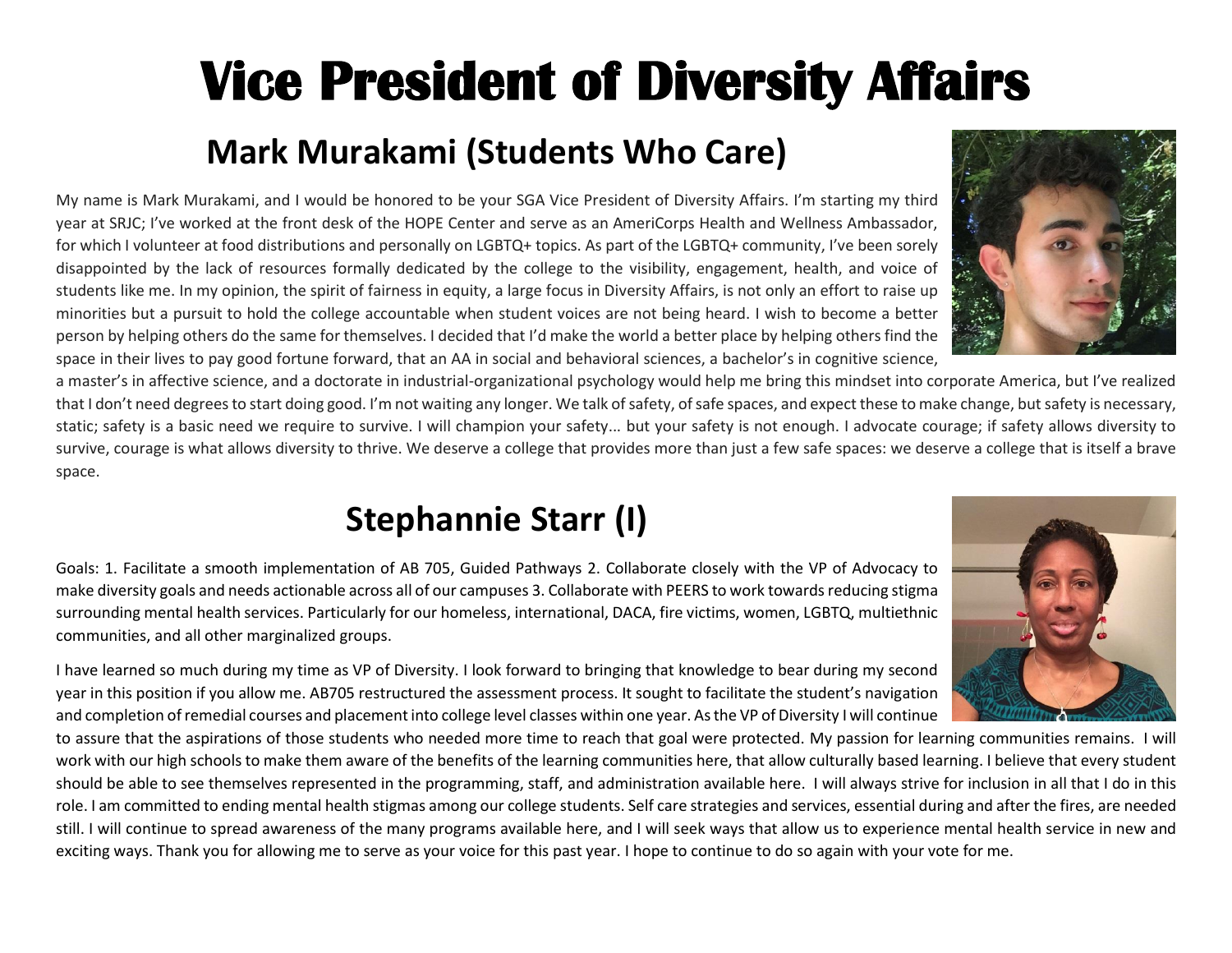# **Director of Marketing – Petaluma**

#### **Kaila Cotherman**

I want to serve in the position if Director of Marketing for the Petaluma Campus to play an active role in supporting and providing exposure for the events, clubs, and programs. As a Digital Media Communications student, I have experience communicating effectively and efficiently with different groups in order to accomplish a task. I promise to uphold the integrity of our diverse campus and ensure that everyone's voices are being heard.



## **Director of Clubs – Petaluma**

### **Shawn Hartshorn (Students for Students)(I)**

During my time in office as Director of Clubs Petaluma, I have increased the funding for Petaluma Clubs and Petaluma student life for this semester by 30%. I have argued successfully to increase the funding allotment for student life and student clubs during the 18/19 year by 20%. While on the measure H committee, I have been focused on creating a large space for students and student clubs to openly and freely express themselves and share ideas.

If I am elected, I would commit my time to improving school defenses on the Santa Rosa Campus from active shooter scenarios. Most of the doors on campus do not lock from the inside and this needs to be fixed. I would also like to start a scholarship program that awards non SGA students when they participate in college-wide committees or make a significant contribution to academic life. This is part of a larger goal to make student government activities more transparent and spur more interest in college activity involvement.

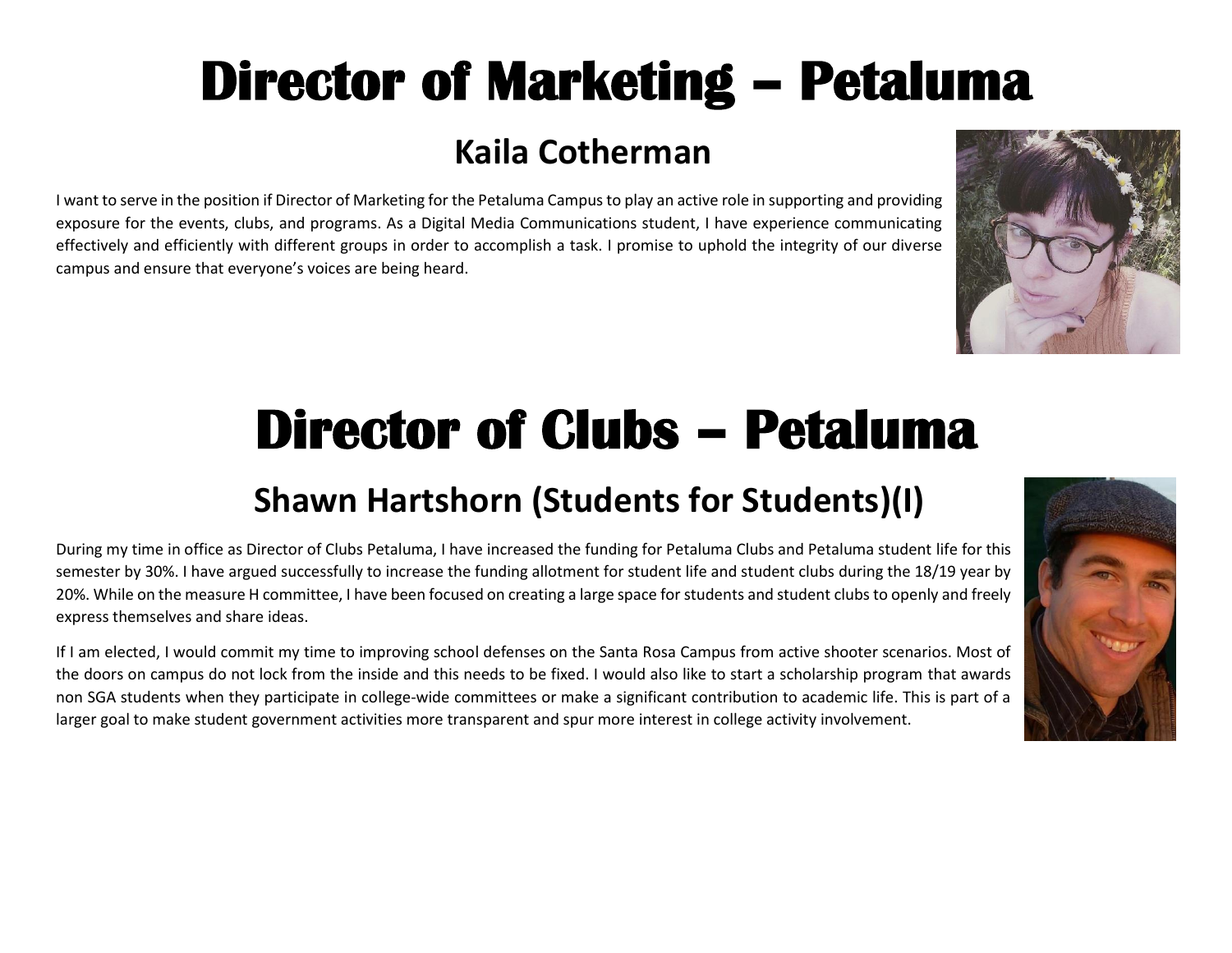# **Vice President of Sustainability**

#### **Sophia Porter (Students for Students)**

Confession - I keep a copy of a children's book at my desk and refer to it often -- Shel Siverstein's book The Giving Tree. All though it is a book intended for children, the lessons we learn from it are timeless. It is our first lesson of reciprocity and what happens when we neglect those things that nourish us. My roots are here at SRJC. It is a place of knowledge, enlightenment, encouragement, empowerment, opportunity, sanctuary, safety and love. I wish to take those components and give them back to the student body and college the best that I can, to replenish the soil that grows beautiful students and releases them into this community so our community can grow strong. I strive to keep to these core values in everything I do, and it is with great difficulty since the rewards of straying are enticing, but the rewards of maintaining that integrity are greater. I think about our emblem at the college, our mascot, another tree - The Oak - it takes a long time to grow these trees, but they are strong, they



weather the storms, resist flames, they fed the indigenous cultures that were here long before us, and they stand strong. Our students are oaklings, let's do what we can to make sure they grow strong, make sure our community is strong, Tap into that heartwood, that center, that core, and grow from there. This is what I strive for. This is what I wish to represent. It will be difficult. But I'm doing it. And I believe in you. Let's make positive changes on this campus happen. If you want specifics of what I've noticed and wish to address: waste diversion, energy consumption, need provide alternate means of transportation to alleviate our parking problem, and greening the curriculum. Peace.

# **Inter Club Council Chair**

*No Official Candidates* 

*Write-in Candidates must receive 50 votes or 5% of the total votes cast to be eligible*

## **Vice President of Committees**

*No Official Candidates* 

*Write-in Candidates must receive 50 votes or 5% of the total votes cast to be eligible*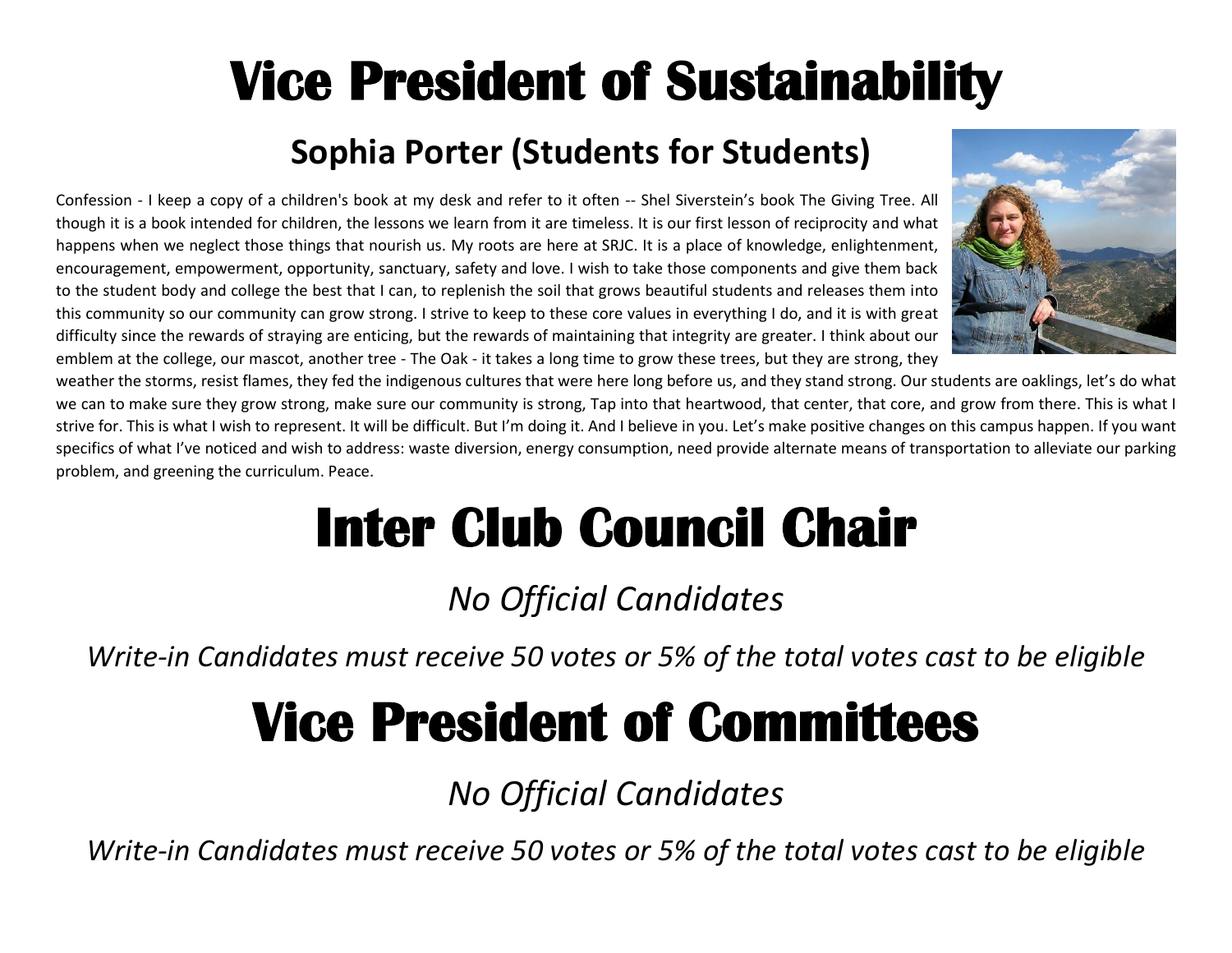## **Vice President of Finance**

*No Official Candidates* 

*Write-in Candidates must receive 50 votes or 5% of the total votes cast to be eligible*

# **Vice President of Marketing**

*No Official Candidates* 

*Write-in Candidates must receive 50 votes or 5% of the total votes cast to be eligible*

## **Vice President of Student Life**

*No Official Candidates* 

*Write-in Candidates must receive 50 votes or 5% of the total votes cast to be eligible*